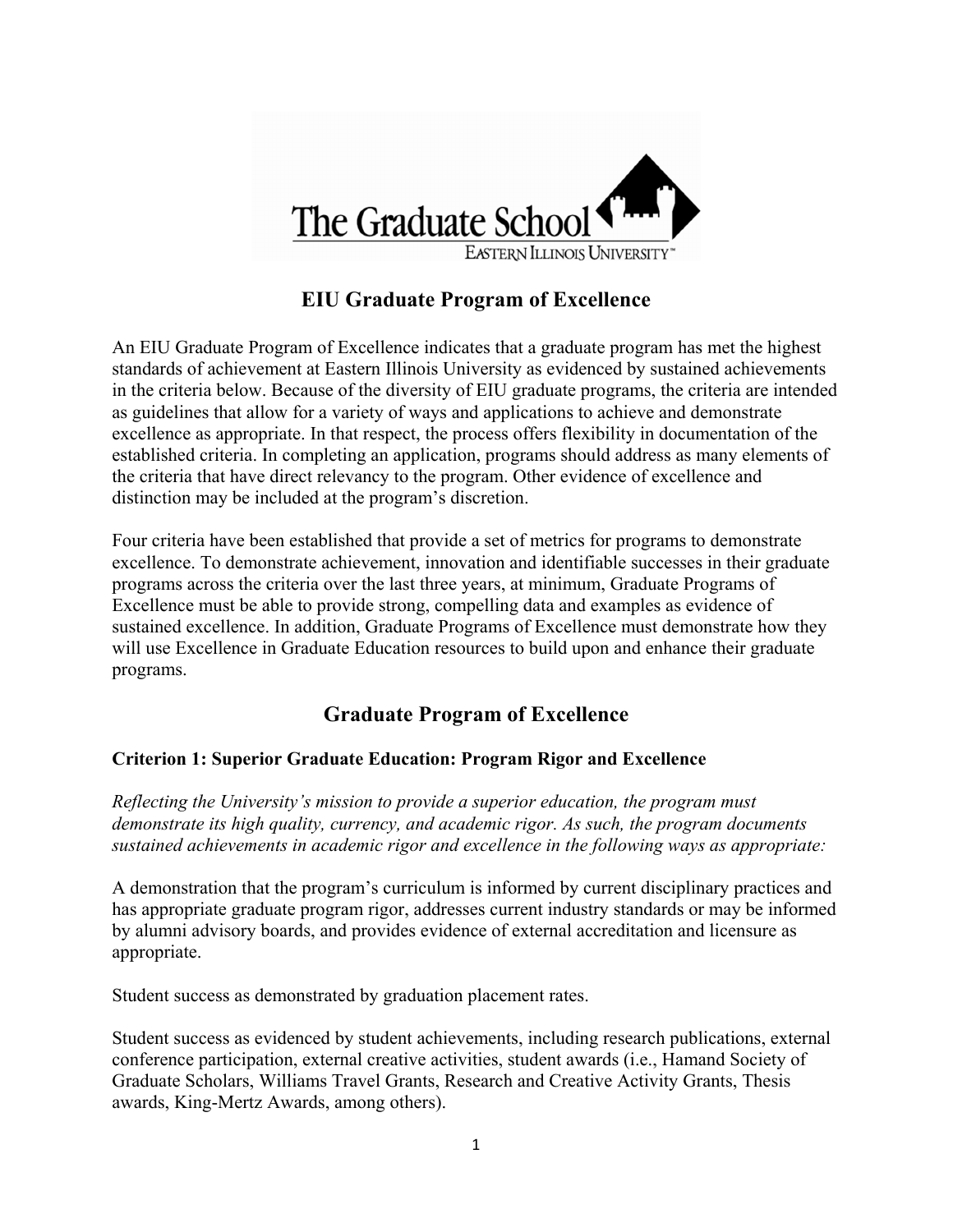Faculty excellence in graduate related activities: research publications, service activities that relate directly to graduate education, external professional engagements and activities and achievements that bring distinction to the graduate program.

Intentional and Impactful Assessment: Assessment efforts that produce curricular revisions and innovations, which also demonstrate responsiveness to suggestions for future improvements.

## **Criterion 2: Program Accessibility and Flexibility in Program Delivery**

*Reflecting the University's mission of being accessible to a range of student learners, graduate programs may demonstrate accessibility and flexibility in the following ways:*

Courses are offered in a modality(ies) that meet student needs and demands.

Admission standards are appropriate for the academic discipline, including start dates that foster accessibility to the program.

Support for non-traditional and part-time students exists, with flexible course offerings in appropriate modalities.

As appropriate, programs demonstrate flexibility in curricular offerings, which may be evidenced by utilization of Accelerated Graduate programs, second graduate degree options, or creative curriculum pathways that meet graduate students' different and varying professional and academic interests.

## **Criterion 3: Enrollment Management and Recruitment**

*Reflecting on the University's commitment to growth, a Graduate Program of Excellence must demonstrate success in their enrollment management efforts, which may be documented in the following ways:* 

At minimum, the program must have stable enrollments or growing enrollments over the last three years.

Evidence of an established recruitment plan.

Evidence of initiatives aimed at promoting and supporting a diverse group of graduate students.

Evidence of a diverse and inclusive graduate student enrollment.

Updated and engaging program/faculty websites and promotional materials as appropriate.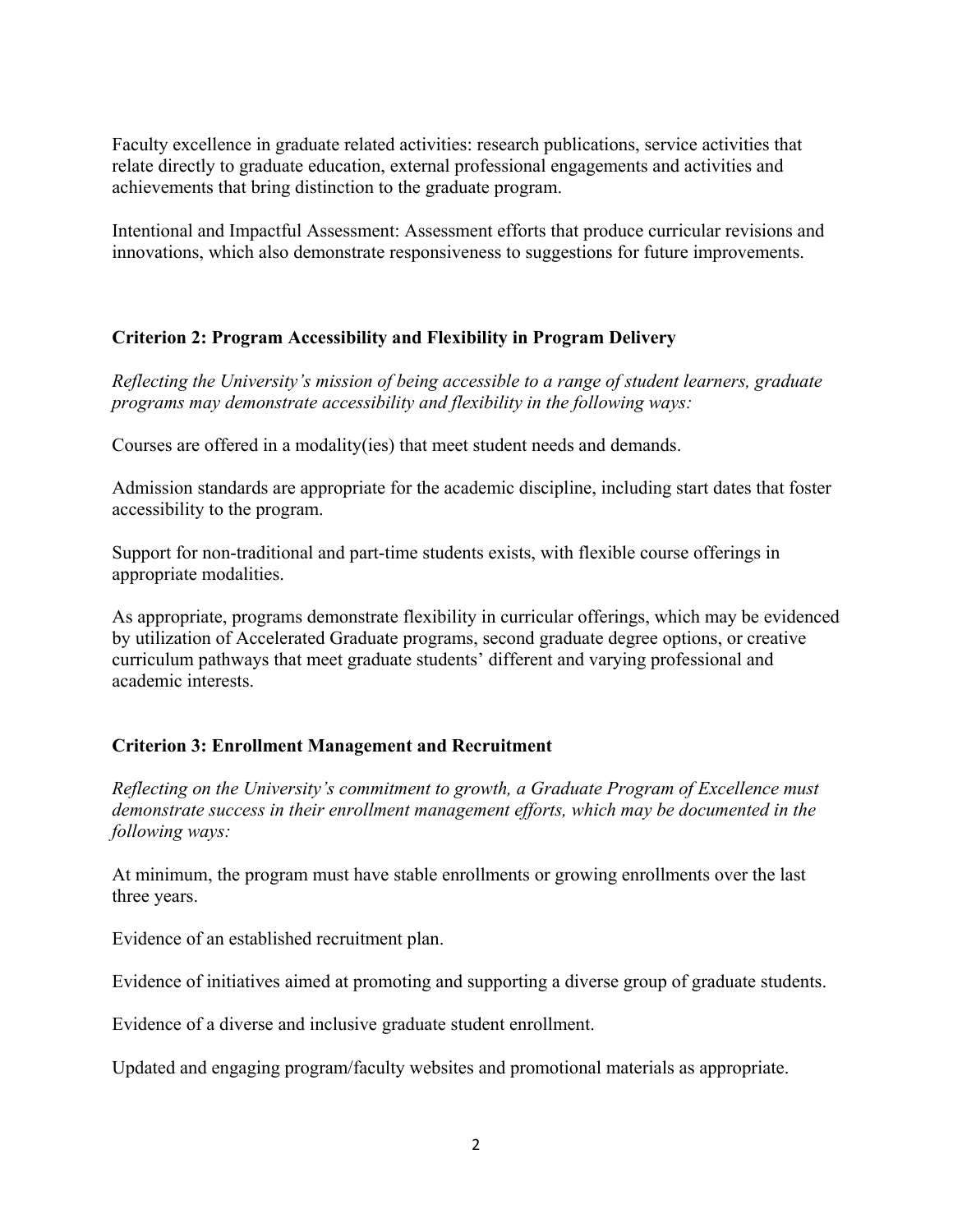## **Criterion 4: Student Success and Support: Health and Wellness Initiatives**

*Reflecting on the University's commitment to student wellness and success, the program documents a sustained commitment to student success, focusing especially on student health and wellness activities, which may be documented in the following ways:* 

A meaningful and intentional orientation for incoming graduate students.

Active student participation in departmental/program student organizations or the Graduate Student Advisory Council (GSAC), among other student groups on campus.

Activities and pedagogies aimed at increasing relational learning among peers and faculty.

Engagement in the Graduate School's Alumni-Student Mentoring Program or related efforts that support graduate student professional development.

Activities that promote inclusivity within the graduate student community.

Mental health promotion and awareness activities that encourage social support networks.

Support for graduate students with disabilities as appropriate and relevant.

Graduate faculty participation in student mental health and wellness training.

Utilization of campus resources to foster student success (i.e. participation in Career Services activities, utilization of Library Resources and Training Activities).

### **Budget Proposal: Effective Utilization of the Excellence in Graduate Education Fund**

*Reflecting on the University's need for fiscal accountability, programs must articulate how they will use Graduate Program of Excellence resources provided in the Excellence in Graduate Education Fund to successfully promote and enhance their graduate program.* 

All Graduate Programs of Excellence will receive \$7,500 from the Excellence in Graduate Education Fund to use over the course of four years. Graduate Program leaders will have discretion in proposing how to use these resources, though they must be devoted primarily to initiatives related to graduate student professional development. Programs may use these additional resources in the following ways:

Increase graduate assistant stipend levels within the program

Support Graduate Student Research and Creative Activity Agendas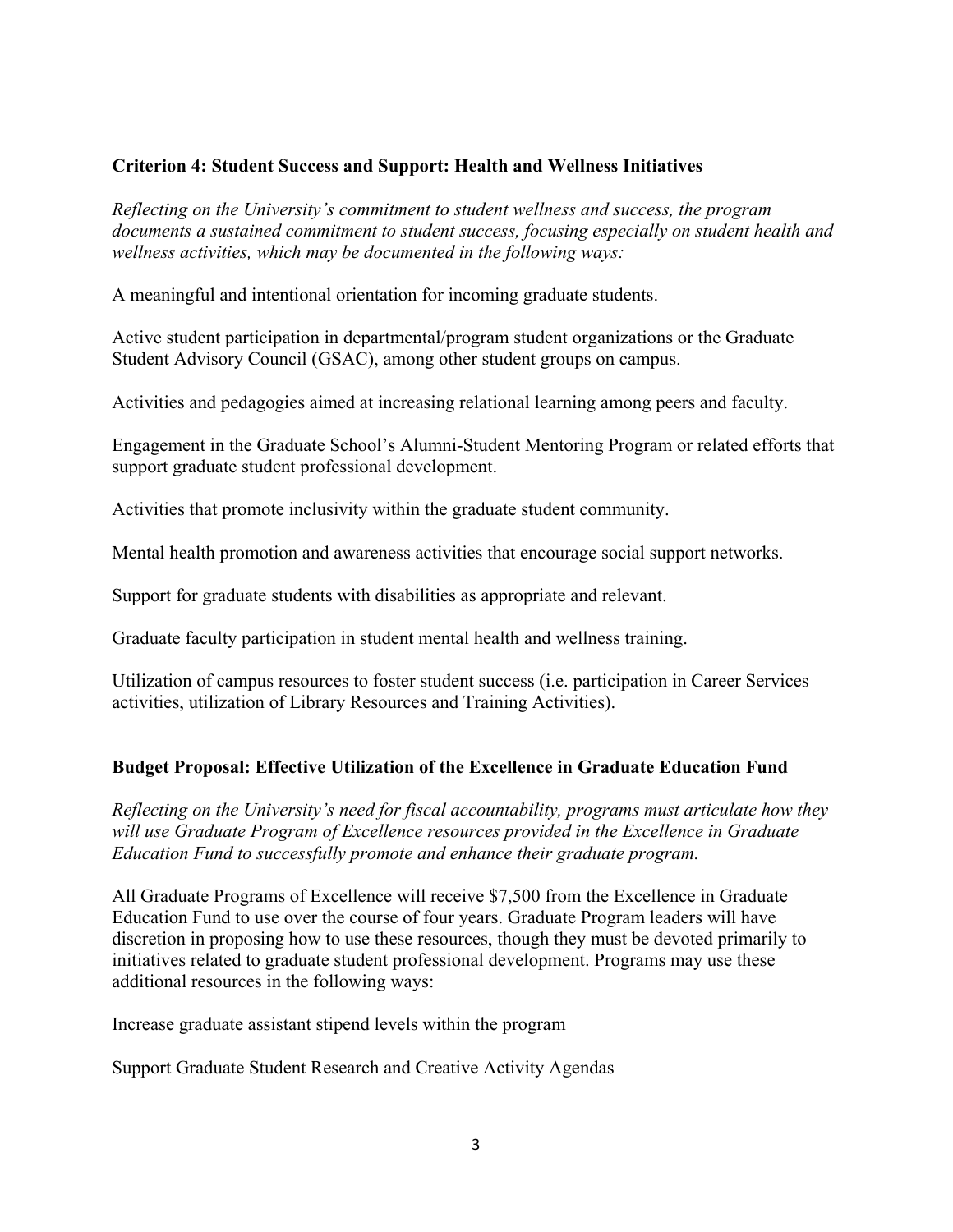Use as a research start-up package to support graduate education and graduate student research and activities.

Bring invited guest speakers to your programs who enhance graduate learning and/or health and wellness or further inclusivity.

Use for support of initiatives that require further funding and bring additional distinction to the graduate program that support graduate students.

Other initiatives, as appropriate, may be proposed in consultation with the L.M. Hamand Dean of the Graduate School.

# **Guidelines for Preparing a Review**

In consultation with the Graduate Coordinator, the Department Chair makes the decision to pursue a consultation, review, or renewal.

### **The Initial Consultation**

 Purpose: The purpose of an initial consultation is to provide the graduate program leaders with feedback regarding the program's potential for being designated a "Graduate Program of Excellence."

 Report and Presentation: The program presents a preliminary oral report to the L. M. Hamand Dean of the Graduate School. The consultation is an informal discussion between the Program Team and the Dean. Programs may provide written documentation to assist in the consultation.

• Outcome: The outcome of the consultation is to provide a summary to the graduate program leaders that identifies which criteria appear to have good prospects for approval, as well as a summary of which criterion are or may be in question before continuing with a full review to a CGS Review Board. The Graduate Dean will also provide guidance regarding a timeline before turning to the Council on Graduate Studies for a full review. The CGS Review Board consists of three CGS faculty members designated by the Graduate Dean. The CGS Review Board provides advice to the Dean regarding the program's achievement of the criteria following a full review, or renewal request.

### **The First Full Review**

• Purpose: The Purpose of a Full Review is to achieve the Graduate Program of Excellence designation after completing a Consultation.

 Report and Presentation: A formal report providing succinct evidence regarding how the program meets the criteria is provided one month in advance of the presentation, which occurs at a meeting of the Council on Graduate Studies. The report length should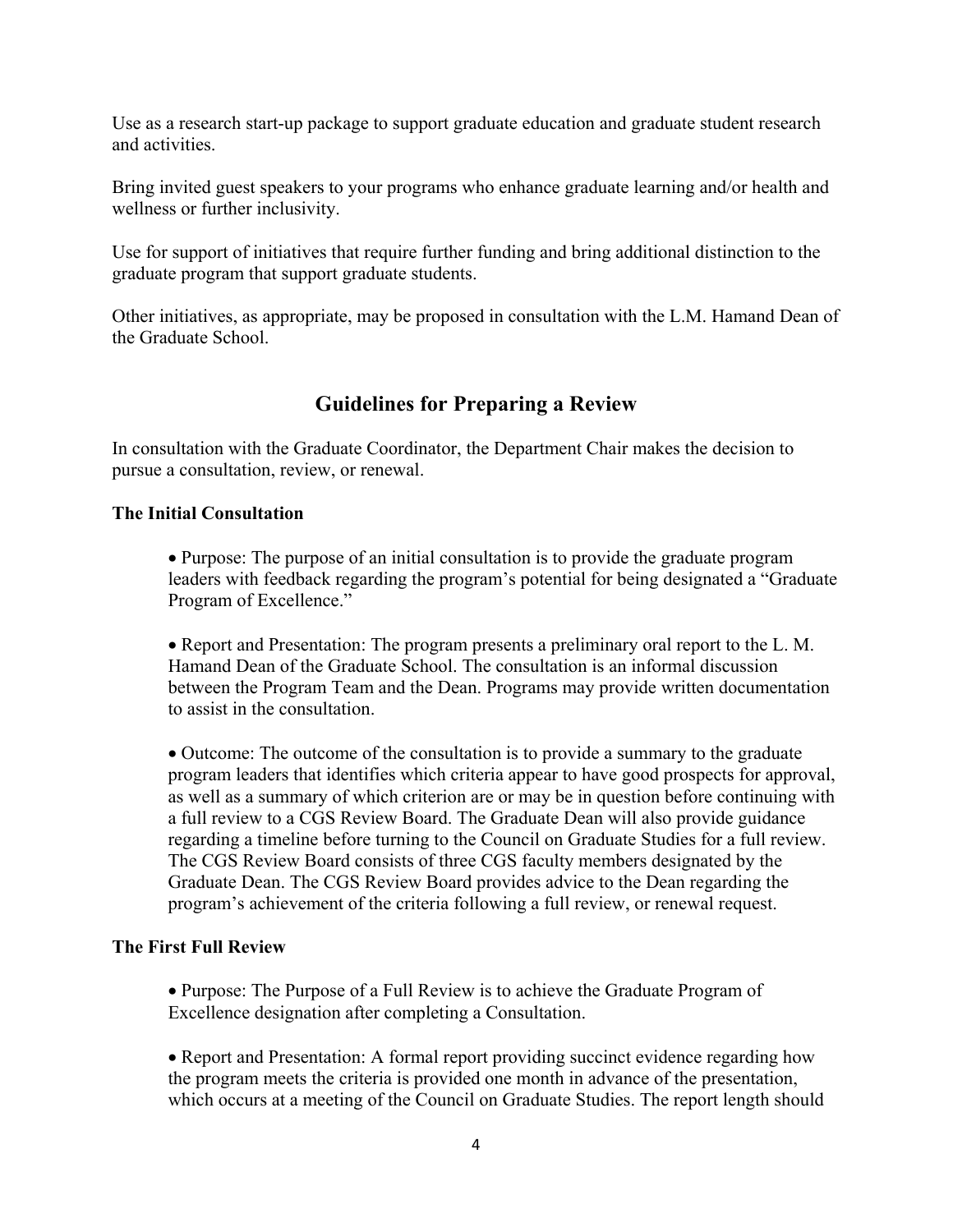be approximately 10 or fewer pages submitted to the Graduate School. A Full Review requires a 20-minute oral presentation to CGS.

 Outcome: Following the presentation to the Council on Graduate Studies, the Review Board will provide recommendations to the L.M. Hamand Dean of the Graduate School regarding achievement of the Graduate Program of Excellence designation. If the Board recommends the Graduate Program of Excellence and the Dean concurs, the Graduate School Dean will share the results with the program applicants, including any recommendations provided by the Review Team. If the Board or the Dean do not approve the application, the Graduate School Dean will meet with the Program Team to review the outcome and assist the program with making improvements in order to consider a future application.

 Period of Designation: Programs earning the Graduate Program of Excellence designation are approved for a four-year period specified by the L.M. Hamand Dean of the Graduate School. During the last year of designation, programs are invited to reapply.

#### **The Renewal Process**

 Purpose: The purpose of a Graduate Program of Excellence designation renewal is to achieve continued recognition at the conclusion of a four-year designation period. The L.M. Hamand Dean of the Graduate School will alert the program when a renewal is required and provide the program with an opportunity to formally update the Council on Graduate Studies on changes that have occurred during the four-year designation period.

• Report and Presentation: The Renewal Report provides evidence that the program has sustained achievement of the criteria and is eligible for an additional four-year designation period. A Renewal Review is a 20-minute presentation made to the entire Council on Graduate Studies. Program leaders must also request a consultation with the Graduate Dean prior to the oral presentation.

• Outcome: Following the presentation, the Review Board make recommendations to the Dean regarding continued achievement of the Graduate Program of Excellence criteria and the Dean will summarize the findings in a report.

 Period of Designation: Programs achieving renewal are approved for a four-year period specified by the Dean of the Graduate School.

#### **Existing First Choice Graduate Programs**

Graduate programs who currently have First Choice status will maintain their existing additional graduate assistantship for two additional academic years, concluding June 30,